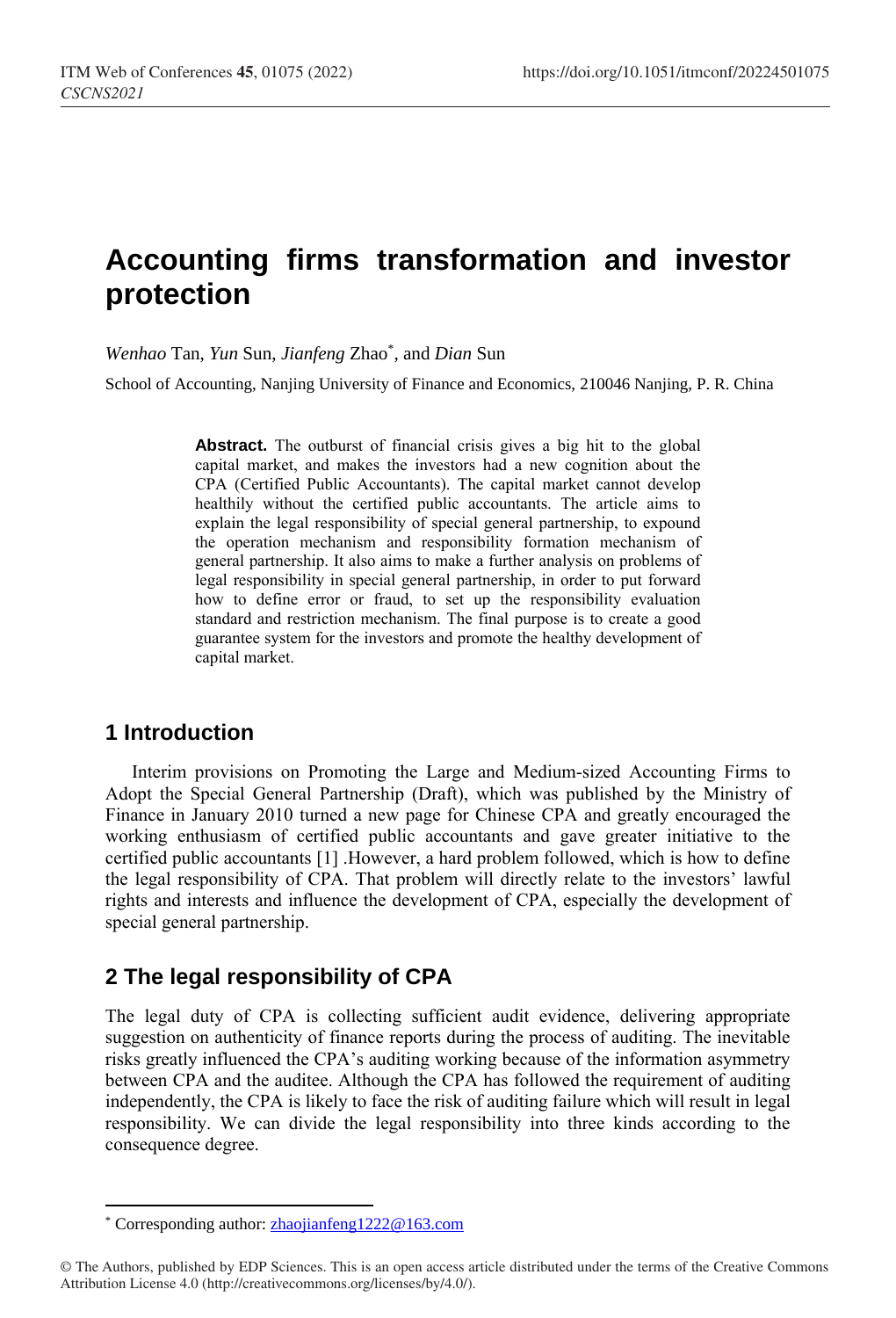#### **2.1 Ordinary fault responsibility**

The cause of this kind of responsibility lies in that the CPA does not strictly follow the rule of auditing independently. The CPA followed the rule of auditing independently to some degree, but not strictly. It may due to carelessness or lacking of standardization and ability. The CPA should undertake lighter legal responsibility since they are guiltless subjectively.

#### **2.2 Serious fault responsibility**

Serious fault responsibility refers that CPA does not follow the rule of auditing independently at all which results in great loss for the investors. That kind of responsibility is against to professional standard and a kind of dereliction of duty which should be punished severely.

#### **2.3 Fraud responsibility**

The CPA just does not have a serious attitude towards the job, not by purpose in the above responsibilities. However, the fraud responsibility is another case. It is a kind of responsibility which is motivated by subjectively cheating the investors and providing false guarantee and bringing economic losses to the investors. That legal responsibility, which greatly damages the rights and interests of investors and related stakeholders, should be punished in order to maintain the healthy development of CPA.

### **3 The operation mechanism of special general partnership**

#### **3.1 The definition of special general partnership**

General partnership is defined as a combo in which every partner share risks and interests together. That partnership has effectively protected the partners' rights and interests during a long period. However, to a certain extent, it restrains partners' initiative and creativity and obstructs accounting firm's fast development. Another operation model named special general partnership was put forward to surmount the bottleneck. Special general partnership is defined that the accounting firm does not undertake the responsibility whenever the partners make light or serious faults. Relevant partners undertake unlimited responsibility, while irrelevant partners undertake limited responsibility [2]. That operation model effectively protects the irrelevant partners' interests and urges each partner to strictly follow the rule of auditing independently, to avoid unnecessary legal responsibility.

#### **3.2 The operation aim of special general partnership**

Special general partnership aims to protect the lawful rights of irrelevant partners and restrict the profession behavior of executive partners. It also requires every partner to strictly follow the profession rules, to firmly set up risk awareness, to strengthen responsibility restraint mechanism, to perfect accountability mechanism.

#### **3.3 CPA's legal responsibility based on investor protection**

It is scientific and reasonable for rational investors to make an investment decision by analyzing the finance reports. Investment losses which caused by false financial information require the CPA and the auditee to undertake civil liability.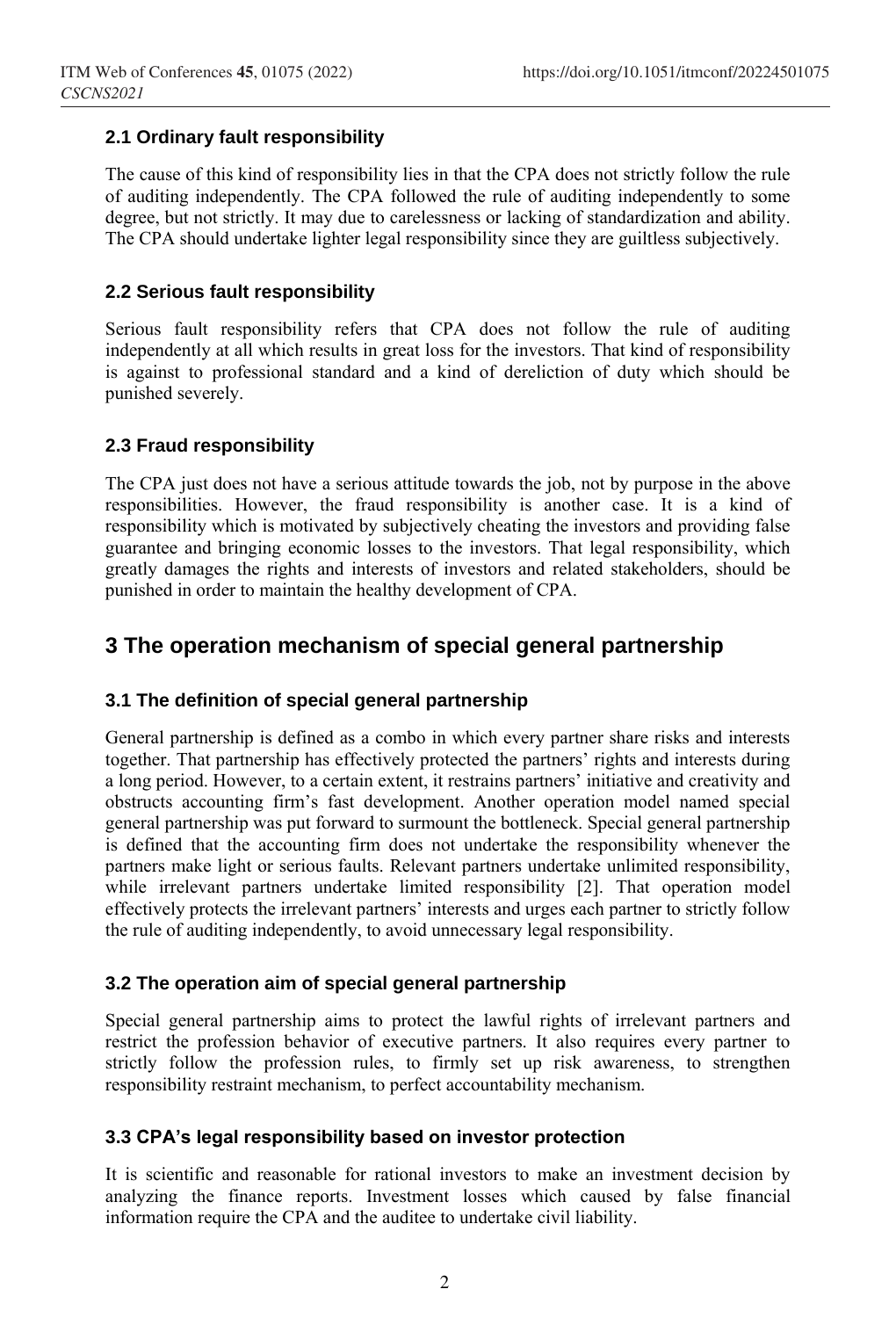#### **3.4 The prisoner's dilemma of demarcating CPA's legal responsibility**

Demarcating CPA's legal responsibility is the game of balancing interest groups. If the auditee undertakes the majority of legal responsibility, the investors feel it exciting. However, it is a imagined case because of the operability of compensation and the definition of loss. Even it is true case it cannot keep balance because the game players are the auditee and the accounting firm. If the auditee compromises, the accounting firm will always provide false information which will damages more and more investors' interest and break that balance. On the contrary, certified public accountants undertake most responsibilities. It will also break the balance. Moreover, there are several pieces of confusion as follows: (1) It is necessary to clearly ascertain who the undertaker of ultimate responsibility is in order to protect the investors' lawful rights and interests. (2) In general, ordinary fault, serious fault and fraud responsibility constitute CPA's legal responsibility. (3) Rights and inability are the two aspects of contradictory unity. The CPA define own responsibility by whether strictly follow profession rules and audit working papers and other audit data.

## **4 Improve liabilities of CPA under the framework of special general partnership.**

Special general partnership has raised the requirement for CPAs who has to be cautious in to practice their profession. It has also contributed to the independent certified public accountants auditing standards and the strict implementation of professional standards, greater protection of legitimate rights and interests of investors. However, as a new system, there are still many shortcomings that need to be refined and improved. In this respect, we believe that attempts in improving the relevant legal responsibilities should focus on the following aspects:

#### **4.1 Develop a scientific and rational evaluation system for responsibilities.**

Certified Public Accountants to be a reasonable division of responsibility for the type of attribution of responsibility type, it must be the responsibility of a scientific and rational evaluation system. The evaluation index system should be the primary responsibility for evaluation, which is a clearly defined responsibility of the CPA, which are the responsibility of the audited entity is the CPA's professional competence or problems caused by personal motives, are the responsibility of fraud or negligence and so on [7]. This requires a comprehensive evaluation index system to identify, evaluate or liability is difficult to be fair, reasonable and objective.

#### **4.2 A reasonable responsibility allocation criteria**

An audit is a strong systematic professional work, but also a holistic task that requires all aspects of staff complement each other, and is likely to lead to complete failure if problem exists in any part of the work flow. The rational allocation of responsibilities is difficult. To solve this problem, the first accounting firm to improve the internal quality control standards, and different criteria for each assignment weight, clear allocation of responsibilities for each part of personnel standards, and fixed in the form of Duty, thereby strengthening everyone's responsibility, clear accountability, help improve the quality of audit work, but also conducive to the interests of investors are not infringed.